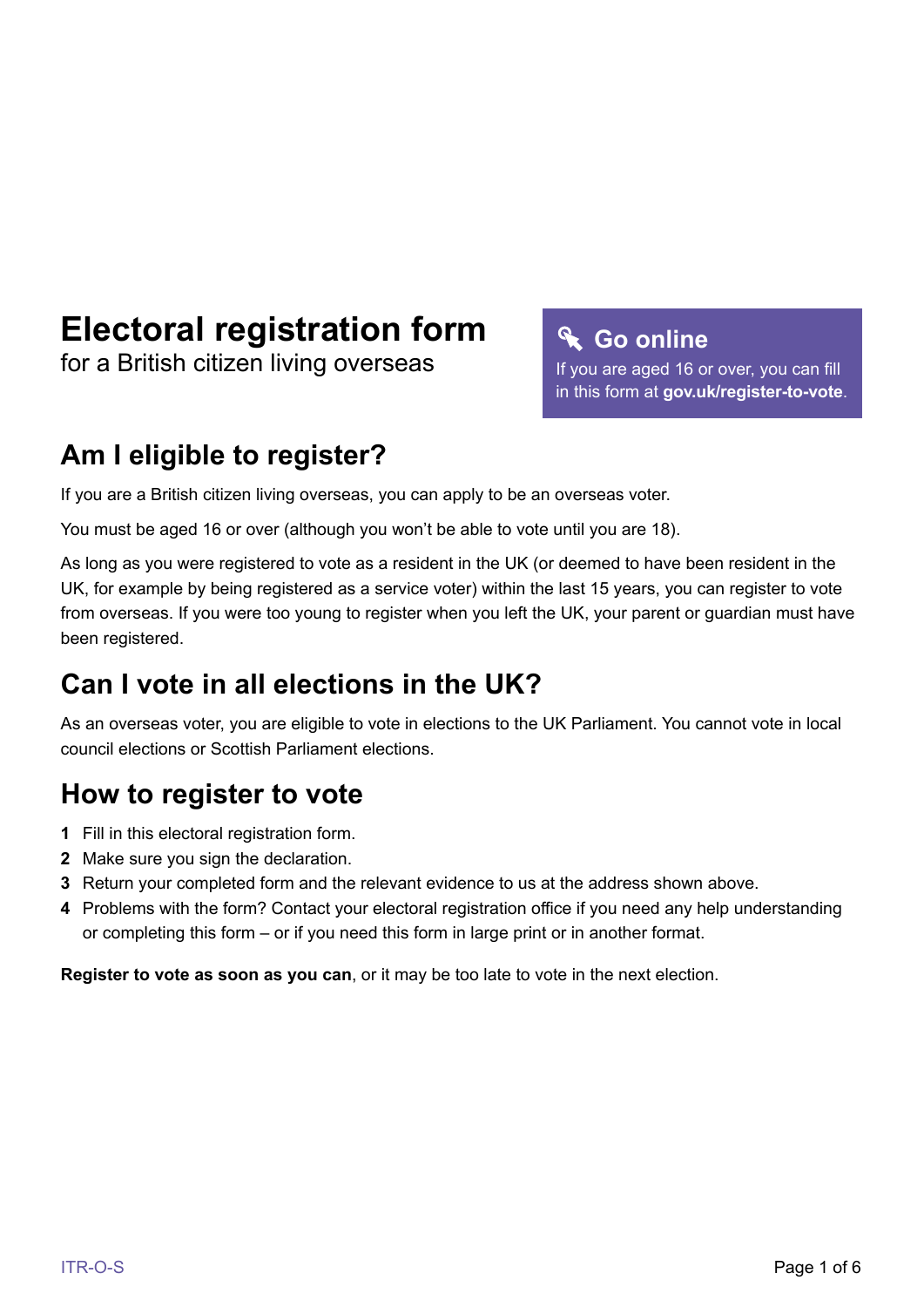## **Electoral registration form for a British Citizen living overseas Register to vote**

### **Registering to vote**

All information requested in this form must be provided (unless stated otherwise) or your application may be delayed. Use **black ink** and write in CAPITALS.

|                | Your name and address                     |                                                                                                                                                                                                                                                                                                          |  |
|----------------|-------------------------------------------|----------------------------------------------------------------------------------------------------------------------------------------------------------------------------------------------------------------------------------------------------------------------------------------------------------|--|
|                | First name(s)                             |                                                                                                                                                                                                                                                                                                          |  |
|                | Surname                                   |                                                                                                                                                                                                                                                                                                          |  |
|                | Your current<br>address outside<br>the UK |                                                                                                                                                                                                                                                                                                          |  |
|                |                                           | Postcode                                                                                                                                                                                                                                                                                                 |  |
|                | The date you<br>left the UK               | Y Y Y Y<br>M M<br>D<br>D.                                                                                                                                                                                                                                                                                |  |
|                |                                           | Do you also live at another address? Please tick. No<br>∣Yes                                                                                                                                                                                                                                             |  |
|                |                                           | If yes, you do not have to give us this address now, but we may ask for more information later.                                                                                                                                                                                                          |  |
|                | Correspondence                            |                                                                                                                                                                                                                                                                                                          |  |
|                | address<br>(if different)                 | Postcode                                                                                                                                                                                                                                                                                                 |  |
| $\overline{2}$ |                                           | Moved house in the last 12 months?                                                                                                                                                                                                                                                                       |  |
|                | Please tick.<br>No                        | If yes, please give any previous address where you have lived during the<br> Yes<br>last year or your application may be delayed.                                                                                                                                                                        |  |
|                |                                           |                                                                                                                                                                                                                                                                                                          |  |
|                |                                           | Postcode                                                                                                                                                                                                                                                                                                 |  |
|                |                                           | If this address was overseas, were you registered in the UK as an overseas voter? Please tick.<br>1No<br>Yes                                                                                                                                                                                             |  |
| $\mathbf{3}$   |                                           |                                                                                                                                                                                                                                                                                                          |  |
|                | <b>Changed your name?</b>                 |                                                                                                                                                                                                                                                                                                          |  |
|                | name.                                     | If you changed your name since you were last registered to vote in the UK, please give your full previous                                                                                                                                                                                                |  |
|                |                                           |                                                                                                                                                                                                                                                                                                          |  |
|                | changed your name).                       | Please also give your reason for changing your name. (For example you may have got married and                                                                                                                                                                                                           |  |
|                |                                           |                                                                                                                                                                                                                                                                                                          |  |
|                |                                           | If you changed your name before you were last registered to vote in the UK, please give your most recent<br>previous name. You do not have to give us details of this change but it will help us identify you. If you<br>can't provide these details we may ask you for additional documentary evidence. |  |
|                |                                           |                                                                                                                                                                                                                                                                                                          |  |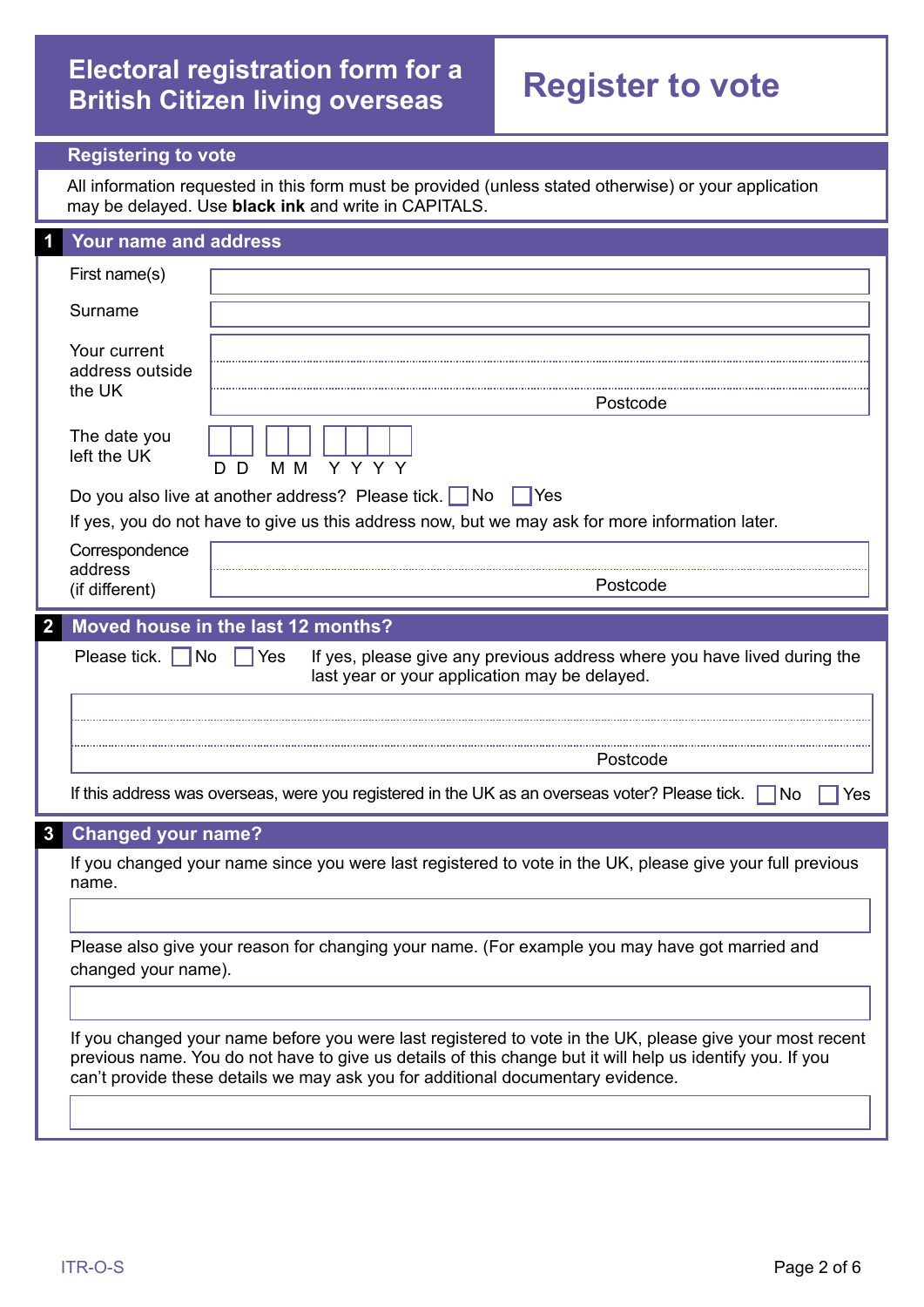|                | Your date of birth                                                                                                                                                                                                                                                                                                                                                                                                                                                                                                                                           |  |  |  |  |
|----------------|--------------------------------------------------------------------------------------------------------------------------------------------------------------------------------------------------------------------------------------------------------------------------------------------------------------------------------------------------------------------------------------------------------------------------------------------------------------------------------------------------------------------------------------------------------------|--|--|--|--|
|                | If you don't know your date of birth please tick if you are:<br>Under 18 $\Box$<br>Over 18 $\Box$<br>$Y$ $Y$ $\overline{Y}$ $\overline{Y}$<br>M M<br>D D<br>(Don't know your date of birth? Please see section 14).<br>(More info page 6)                                                                                                                                                                                                                                                                                                                    |  |  |  |  |
|                |                                                                                                                                                                                                                                                                                                                                                                                                                                                                                                                                                              |  |  |  |  |
| 5 <sup>5</sup> | <b>Your National Insurance number</b>                                                                                                                                                                                                                                                                                                                                                                                                                                                                                                                        |  |  |  |  |
|                | You can find this on your payslip, or on official letters about tax, pensions or benefits.<br>(Don't know your National Insurance number? Please see section 14).                                                                                                                                                                                                                                                                                                                                                                                            |  |  |  |  |
| 6              | <b>Contact details</b>                                                                                                                                                                                                                                                                                                                                                                                                                                                                                                                                       |  |  |  |  |
|                | Phone number<br>(optional)<br>Email<br>(optional)<br>Providing an email address or phone number gives us a quick and easy way to contact you about your application.                                                                                                                                                                                                                                                                                                                                                                                         |  |  |  |  |
| 7              | <b>UK registration address</b>                                                                                                                                                                                                                                                                                                                                                                                                                                                                                                                               |  |  |  |  |
|                | Please give the full address where you (or your parent or guardian) last registered to vote in the UK.                                                                                                                                                                                                                                                                                                                                                                                                                                                       |  |  |  |  |
|                | Postcode                                                                                                                                                                                                                                                                                                                                                                                                                                                                                                                                                     |  |  |  |  |
|                | Please tick ONE statement about the address above:<br>I was registered to vote in the UK at the address above until<br>M M<br>Y Y Y Y<br>D D.<br>I did not live at the address but was registered there as a service voter or as someone<br>with no fixed or permanent address until<br>Y Y Y Y<br>M M<br>D D<br>I was too young to be registered to vote when I left the UK, but my parent or guardian<br>was registered to vote as a resident in the UK at the address above.<br>Please give your parent or guardian's full name.<br>This person is/was my |  |  |  |  |
|                | Parent<br>Guardian                                                                                                                                                                                                                                                                                                                                                                                                                                                                                                                                           |  |  |  |  |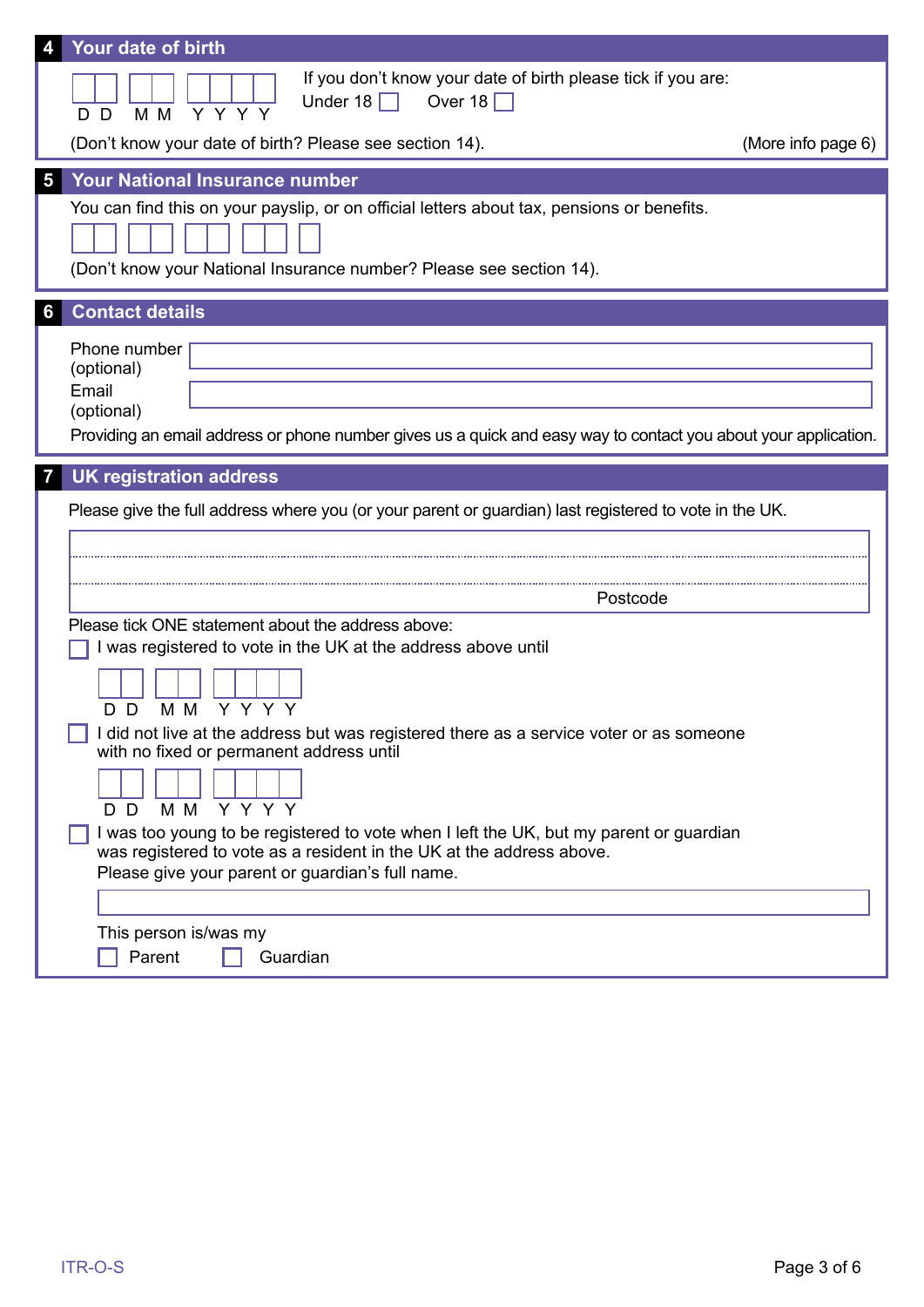| Too young to be registered to vote when you left the UK?<br>8                                                                                                                                                                                                                                                                                                                          |                                                                                                    |
|----------------------------------------------------------------------------------------------------------------------------------------------------------------------------------------------------------------------------------------------------------------------------------------------------------------------------------------------------------------------------------------|----------------------------------------------------------------------------------------------------|
| Only complete this section if you were too young to be registered to vote when you left<br>the UK and you are registering as an overseas voter for the first time. Please tick.<br>This is the first time I have applied to register as an overseas voter.<br>I have enclosed a copy of my birth certificate.<br>Is your current name different to the name on your birth certificate? | Please tick. $\Box$<br>No<br>Yes                                                                   |
| If yes, please give us your previous full name.                                                                                                                                                                                                                                                                                                                                        | Reason for changing your name.                                                                     |
|                                                                                                                                                                                                                                                                                                                                                                                        |                                                                                                    |
| Is your parent or guardian's name different from the name<br>shown on your birth certificate, or has it changed since they<br>were last registered to vote?                                                                                                                                                                                                                            | Please tick. $\Box$<br>No<br>Yes                                                                   |
| If yes, please give us their previous full name.                                                                                                                                                                                                                                                                                                                                       |                                                                                                    |
|                                                                                                                                                                                                                                                                                                                                                                                        |                                                                                                    |
| Reason for changing name. (If you don't know, please write 'Unknown').                                                                                                                                                                                                                                                                                                                 |                                                                                                    |
|                                                                                                                                                                                                                                                                                                                                                                                        |                                                                                                    |
|                                                                                                                                                                                                                                                                                                                                                                                        |                                                                                                    |
| <b>Statement of previous registration</b><br>9                                                                                                                                                                                                                                                                                                                                         |                                                                                                    |
| Tick the statement that applies to you:                                                                                                                                                                                                                                                                                                                                                |                                                                                                    |
| I was previously registered to vote as an overseas voter until                                                                                                                                                                                                                                                                                                                         | Y Y Y Y<br>M M<br>D D                                                                              |
|                                                                                                                                                                                                                                                                                                                                                                                        | and I have not been registered to vote as a resident in the UK since then. (Now go to section 11). |
| I was previously registered to vote as an overseas voter and I have been registered to vote as a                                                                                                                                                                                                                                                                                       |                                                                                                    |
| resident in the UK since then. (Now go to section 10).                                                                                                                                                                                                                                                                                                                                 |                                                                                                    |
| I have never been registered as an overseas voter before. (Now go to section 10).                                                                                                                                                                                                                                                                                                      |                                                                                                    |
|                                                                                                                                                                                                                                                                                                                                                                                        |                                                                                                    |
| <b>Citizenship</b><br>10<br>Please tick one statement that applies to you:                                                                                                                                                                                                                                                                                                             |                                                                                                    |
| I hold a British passport stating that I am a British citizen.                                                                                                                                                                                                                                                                                                                         |                                                                                                    |
| British passport number                                                                                                                                                                                                                                                                                                                                                                | Place of issue                                                                                     |
|                                                                                                                                                                                                                                                                                                                                                                                        |                                                                                                    |
| Date of issue                                                                                                                                                                                                                                                                                                                                                                          |                                                                                                    |
| Y Y Y Y<br>M M<br>D<br>D.                                                                                                                                                                                                                                                                                                                                                              |                                                                                                    |
| I do not hold a British passport stating that I am a British citizen and I was not born in the UK<br>before 1 January 1983.                                                                                                                                                                                                                                                            |                                                                                                    |
| Date you became a British citizen                                                                                                                                                                                                                                                                                                                                                      | Please explain how you became a British citizen                                                    |
|                                                                                                                                                                                                                                                                                                                                                                                        | (for example, naturalisation).                                                                     |
| Y Y Y Y<br>M M<br>D D                                                                                                                                                                                                                                                                                                                                                                  |                                                                                                    |
| Place and country of birth                                                                                                                                                                                                                                                                                                                                                             |                                                                                                    |
|                                                                                                                                                                                                                                                                                                                                                                                        |                                                                                                    |
| I do not hold a British passport stating that I am a British citizen, but I was born in the UK before<br>1 January 1983.                                                                                                                                                                                                                                                               |                                                                                                    |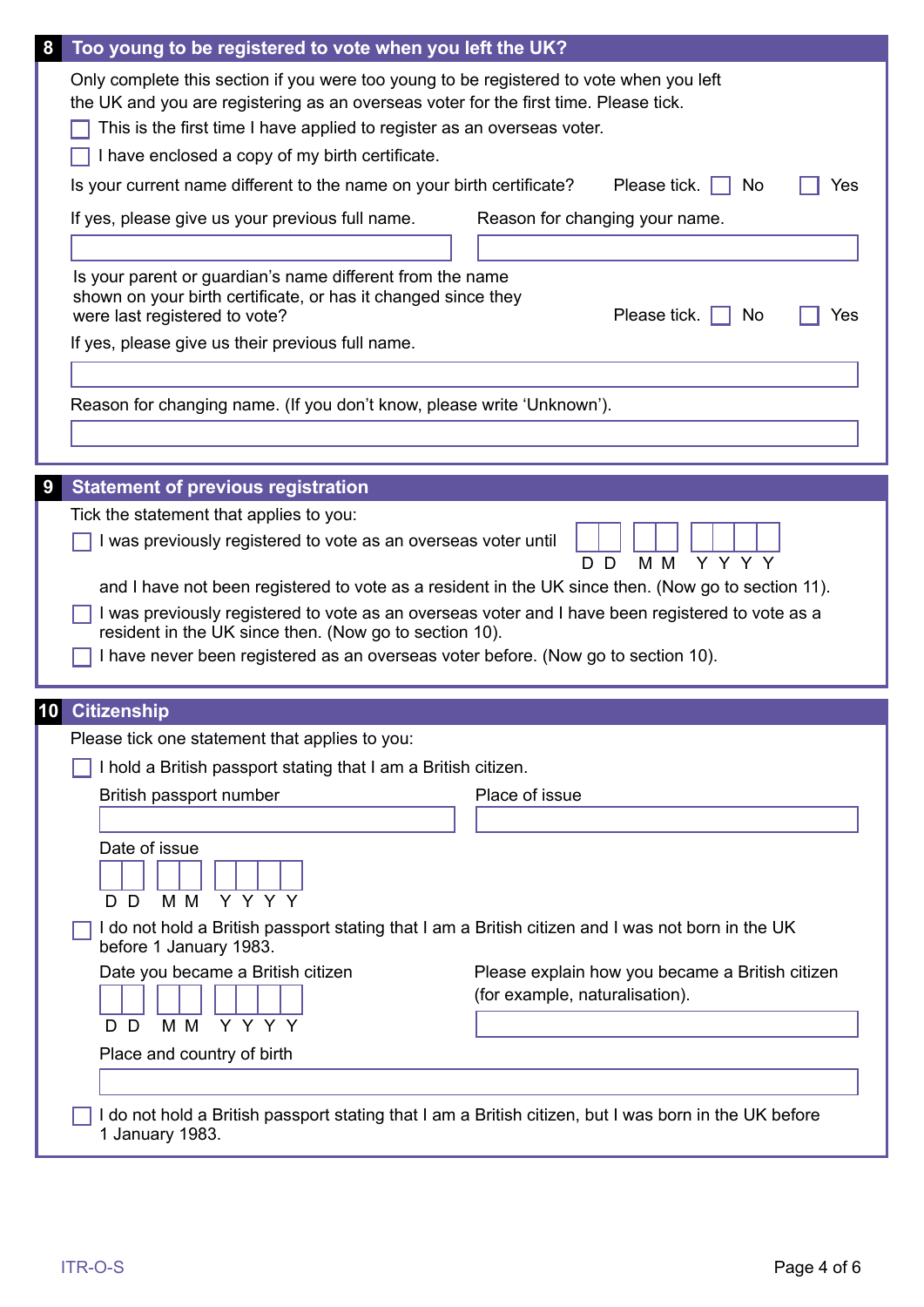| 11 The open register  |                                                                                                                                                                                                                                                                                                                                                                                                                                                                        |  |  |  |  |
|-----------------------|------------------------------------------------------------------------------------------------------------------------------------------------------------------------------------------------------------------------------------------------------------------------------------------------------------------------------------------------------------------------------------------------------------------------------------------------------------------------|--|--|--|--|
| marketing purposes.   | The open register is an extract of the electoral register, but it is not used for elections. It can be bought<br>by anyone and used for many purposes including confirming name and address details and direct                                                                                                                                                                                                                                                         |  |  |  |  |
|                       | Please tick if you do not want your name and address to be included in the open register.<br>(More info page 6)                                                                                                                                                                                                                                                                                                                                                        |  |  |  |  |
|                       |                                                                                                                                                                                                                                                                                                                                                                                                                                                                        |  |  |  |  |
|                       | <b>Registering anonymously?</b>                                                                                                                                                                                                                                                                                                                                                                                                                                        |  |  |  |  |
|                       | Please tick if you have also submitted an application to register anonymously.                                                                                                                                                                                                                                                                                                                                                                                         |  |  |  |  |
|                       | 13 Voting by post or proxy?                                                                                                                                                                                                                                                                                                                                                                                                                                            |  |  |  |  |
| By post               | You can only vote in person at the polling station where you are registered to vote in the UK, if you are<br>there on polling day. To vote by post or proxy, you must complete and sign a separate application.<br>Please tick how you would like to vote and we will send you an application form, which you must also<br>complete and sign, or you can download an application form at electoralcommission.org.uk/voter.<br>By proxy (someone voting on your behalf) |  |  |  |  |
|                       |                                                                                                                                                                                                                                                                                                                                                                                                                                                                        |  |  |  |  |
|                       | Don't know your date of birth, nationality or National Insurance number? Please tell us why                                                                                                                                                                                                                                                                                                                                                                            |  |  |  |  |
|                       | If you can't provide these details we may ask you for other evidence before processing your application.                                                                                                                                                                                                                                                                                                                                                               |  |  |  |  |
|                       |                                                                                                                                                                                                                                                                                                                                                                                                                                                                        |  |  |  |  |
|                       |                                                                                                                                                                                                                                                                                                                                                                                                                                                                        |  |  |  |  |
|                       |                                                                                                                                                                                                                                                                                                                                                                                                                                                                        |  |  |  |  |
|                       |                                                                                                                                                                                                                                                                                                                                                                                                                                                                        |  |  |  |  |
|                       |                                                                                                                                                                                                                                                                                                                                                                                                                                                                        |  |  |  |  |
| <b>15 Declaration</b> |                                                                                                                                                                                                                                                                                                                                                                                                                                                                        |  |  |  |  |
| I may have made.      | I understand that this declaration cancels any previous declaration about voter registration in the UK                                                                                                                                                                                                                                                                                                                                                                 |  |  |  |  |
|                       | I confirm that I am a British citizen and that I am not living in the UK.                                                                                                                                                                                                                                                                                                                                                                                              |  |  |  |  |
|                       | To the best of my knowledge, the information in this form is true.                                                                                                                                                                                                                                                                                                                                                                                                     |  |  |  |  |
|                       | I understand that the information I have given on this form will be used on the electoral register.                                                                                                                                                                                                                                                                                                                                                                    |  |  |  |  |
|                       | I understand that if I knowingly give false information in this form, I could face a fine of up to £5,000<br>and/or up to six months in prison.                                                                                                                                                                                                                                                                                                                        |  |  |  |  |
| <b>Signature</b>      | Today's date                                                                                                                                                                                                                                                                                                                                                                                                                                                           |  |  |  |  |
|                       | Y Y Y Y<br>M M<br>D D                                                                                                                                                                                                                                                                                                                                                                                                                                                  |  |  |  |  |
|                       |                                                                                                                                                                                                                                                                                                                                                                                                                                                                        |  |  |  |  |

If you need help filling in this form please contact your electoral registration office. You can find their address and more information at **[electoralcommission.org.uk/voter.](https://www.electoralcommission.org.uk/i-am-a/voter)**